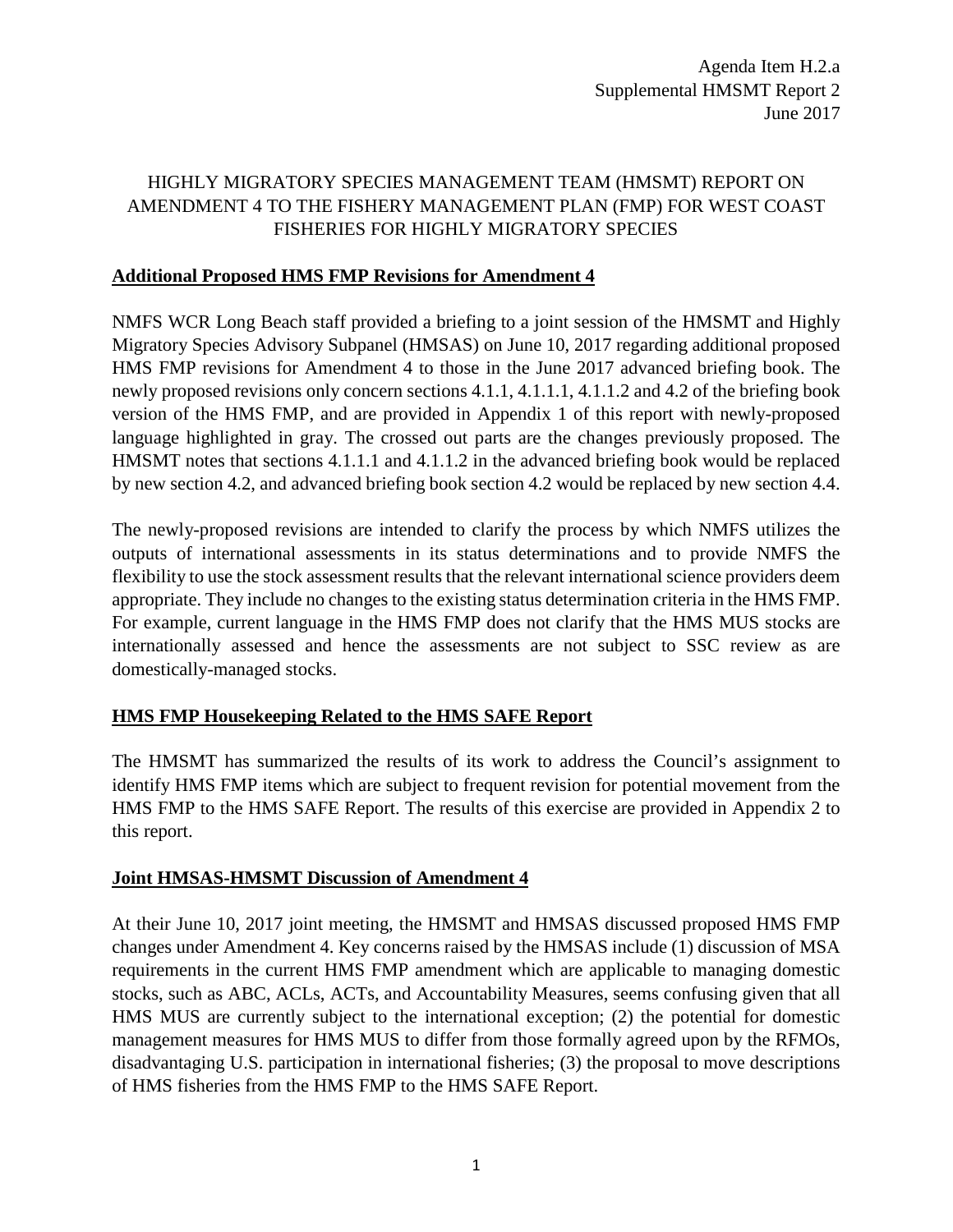The HMSMT reviewed the additional proposed revisions to HMS FMP described in the HMSAS report on this agenda item. The HMSMT believes the proposed revisions clarify HMS FMP provisions without making any substantive changes. They further serve to align the language in the HMS FMP with actual practice, similar to the proposed revisions in the supplemental HMSMT report under this agenda item. The HMSMT recommends the Council adopt the proposed additions in the HMSAS report.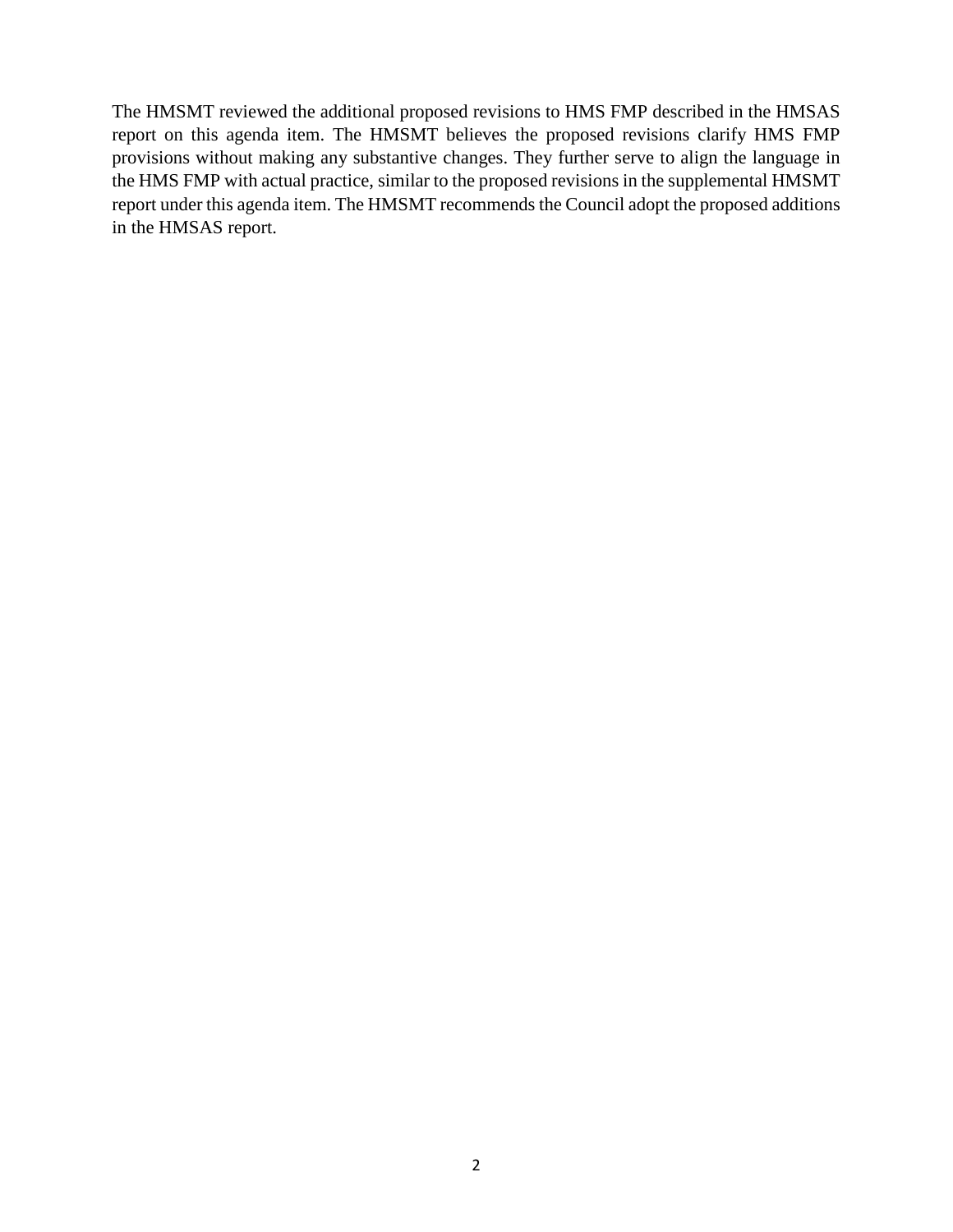## **Appendix 1. HMS FMP Sections with Additional Proposed HMS FMP Revisions for Amendment 4**

# 4.0 Preventing Overfishing and Achieving Optimum Yield

# *4.1.1 Reference Points Required for All Stocks*

MSY stock size ( $B_{MSV}$ ): The long-term average size of the stock or stock complex, measured in terms of spawning biomass or other appropriate measure of the stock's reproductive potential that would be achieved by fishing at  $F_{\text{MSY}}$ . MSY

4.2 Maximum Sustainable Yield

MSY is estimated based on the amount of information available about the stock. MSY is specified as an absolute quantity, either in weight or number of fish. For management purposes the estimate of MSY by itself is less relevant than the reference points, F<sub>MSY</sub> and B<sub>MSY</sub>, that may be derived from it. For regularly assessed stocks, a reliable estimate of MSY (and other MSY-based reference points) may be determined from the assessment. However, for many HMS, a reliable estimate of MSY may not be determinable. In these cases proxy values for MSY-based reference points may be used. These MSY related reference points may be specified in various ways, for example relative to a stock depletion level (biomass relative to unfished biomass) or spawning potential ratio (the spawning potential per recruit referenced to the unfished level).

The following describes the relationships between available information and estimation of MSY. In the event that MSY estimates in an assessment are not reliable, a proxy may be selected from the suite of biological reference points calculated in the assessment for determining a status that is based on the best scientific information available (BSIA). Because HMS assessments are generally conducted by scientists and working groups outside the Council process, such selections may be based on what the science providers (e.g. ISC working groups, IATTC staff, SPC staff) determine to be best scientific information and what they provide in their reports.

In the event that the Council (or SSC) determines that the values for SDCs or their proxies or both are not suitable for management purposes, the Council may recommend changes in the way that MSY is estimated in the assessment. These recommendations would be forwarded to the RFMO or science providers conducting or sponsoring the stock assessment through the U.S. delegation, for consideration when conducting future assessments. In such instances, the Council could recommend that NMFS use any current MSY estimate in the FMP or regulations for determining status, or propose an alternate estimate.

For unassessed stocks with catch history and additional information on relative abundance or stock productivity: Stockwide catch data could be compiled, or if not available, regional catch data and all additional information on a stock's productivity including relative abundance or catch and effort data if available. NMFS may develop MSY or proxy estimates based on the catch time series and additional information. The relative impact of U.S. west coast fisheries may help to inform decisions on selecting appropriate reference points.

For unassessed stocks with catch history but lacking further information on relative stock abundance or productivity: Stockwide catch data could be compiled, or if not available, regional catch data. NMFS may chose a catch-based method such as the Depletion Corrected Average Catch (DCAC), Depletion Based Stock Reduction Analysis (DB-SRA), or in the case of a relatively stable catch history without indications of stock depletion, an average of selected catch levels to represent a proxy MSY.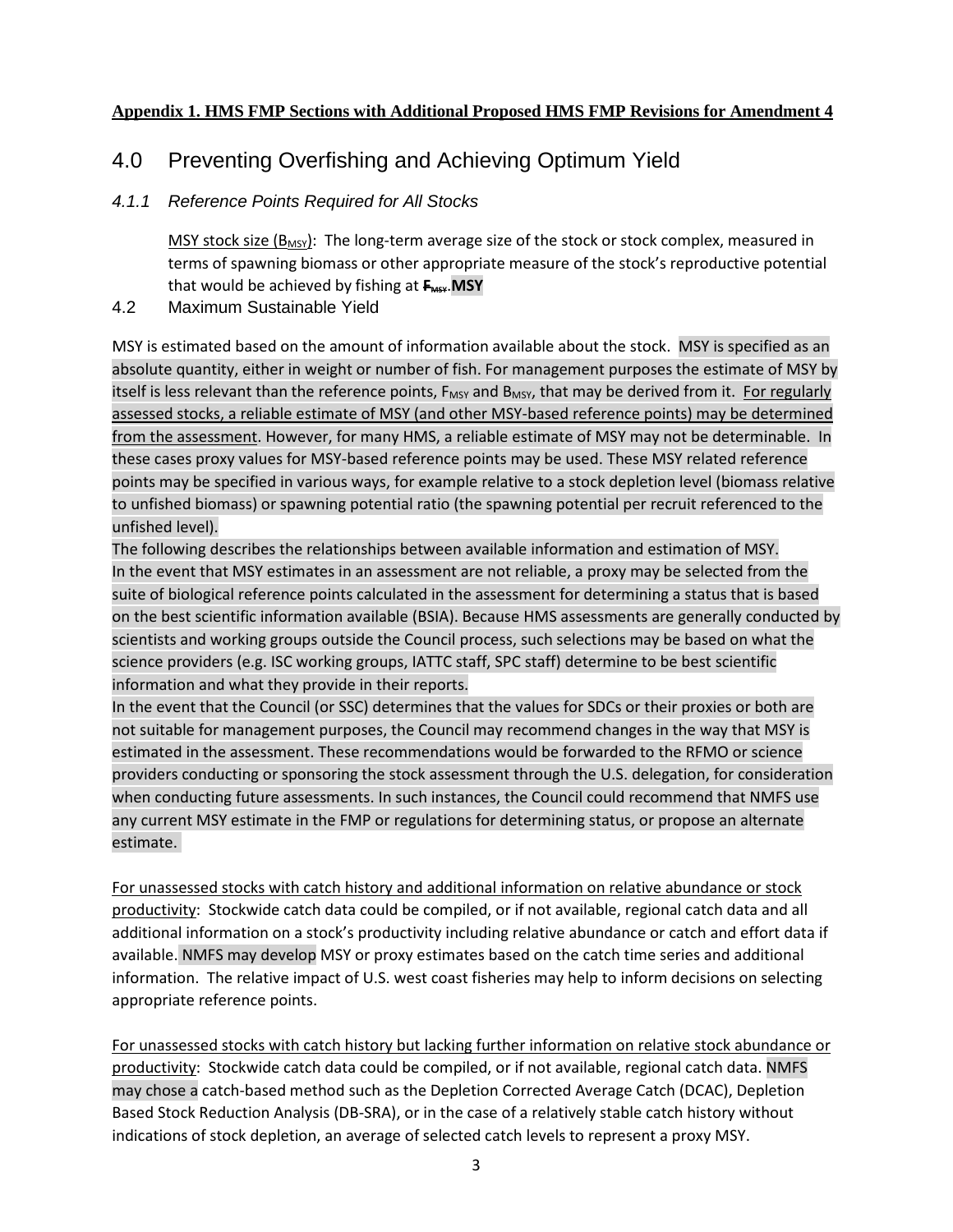#### 4.4 Assessment of Stock Status

The methods for determining SDCs (described below) imply an ability to determine the level of biomass relative to its unfished level ( $B_0$ ) and (at least conceptually) relative to  $B_{MSV}$ , and to determine the level of mortality (F) relative to some target level like F<sub>MSY</sub>. This may be possible only for certain assessed HMS stocks, depending on the amount of information those conducting stock assessments have available to them (see section 4.2 regarding information available for stocks). In instances when there is not a stock assessment, the relative biomass level could be estimated by the decline in catch rate (CPUE) or by percent spawning potential ratio (SPR), or proxies based on SPR, e.g., B<sub>50%</sub> or F<sub>50%</sub>. In these cases, it may be necessary to use the proxy values in order to compute SDCs. For data-poor stocks, MSY or OY estimates based on catch history alone may be the only information available for management, and the  $F/F_{MSY}$  and B/B<sub>MSY</sub> ratios must be derived from those estimates. In these cases proxy values could be based on average stock-wide catch over an appropriate time period.  $B_{MSY}$  and  $F_{MSY}$  proxies can be scaled as fractions of  $B_0$  or multiples of natural mortality (M), respectively, e.g.,  $B_{MSV}=0.5B_0$  or  $F_{MSV}=1.0M$ .

# **Appendix 2. Information proposed to be transferred from the HMS FMP to the HMS SAFE Report**

The proposed HMS FMP Section 4.6 outlines the information that will be contained in the SAFE Report. Numerical estimates for status determination criteria and harvest specifications are proposed to be transferred from the FMP to the SAFE so that they may be updated more quickly and easily than if they remained in the FMP. Accordingly, Tables 4.1, 4.2, and 4.3 on pages 42- 44 in the current FMP would be transferred and updated in the HMS SAFE. In addition, the FMP description of research and data needs, which also changes periodically, is proposed to be transferred from the FMP to the SAFE. New proposed HMS FMP Section 4.6 is copied here and specific references to the SAFE excerpted from the track changes version of the FMP are listed below.

# **4.6 Stock Assessment and Fishery Evaluation Report** (page 96 in Agenda Item H.1, Attachment 2, June, 2017)

Each SAFE report

• Must be scientifically based, and cite data sources and interpretations.

• Report any changes to numerical estimates of MSY and OY adopted by the Council as a recommendation to NMFS as part of the biennial process described in Chapter 5.

• Report estimates of the MFMT, OFL, and MSST for each stock or stock complex, along with information by which the Secretary may determine: Whether overfishing is occurring with respect to any stock or stock complex; if any stock or stock complex is overfished; if the rate or level of fishing mortality applied to any stock or stock complex is approaching the maximum fishing mortality threshold; and if the size of any stock or stock complex is approaching the minimum stock size threshold.

• Should contain information on which to base harvest specifications, including ABCs, ACLs, and ACTs, if appropriate.

• May contain recommendations to the Council on matters concerning bycatch and incidental catch.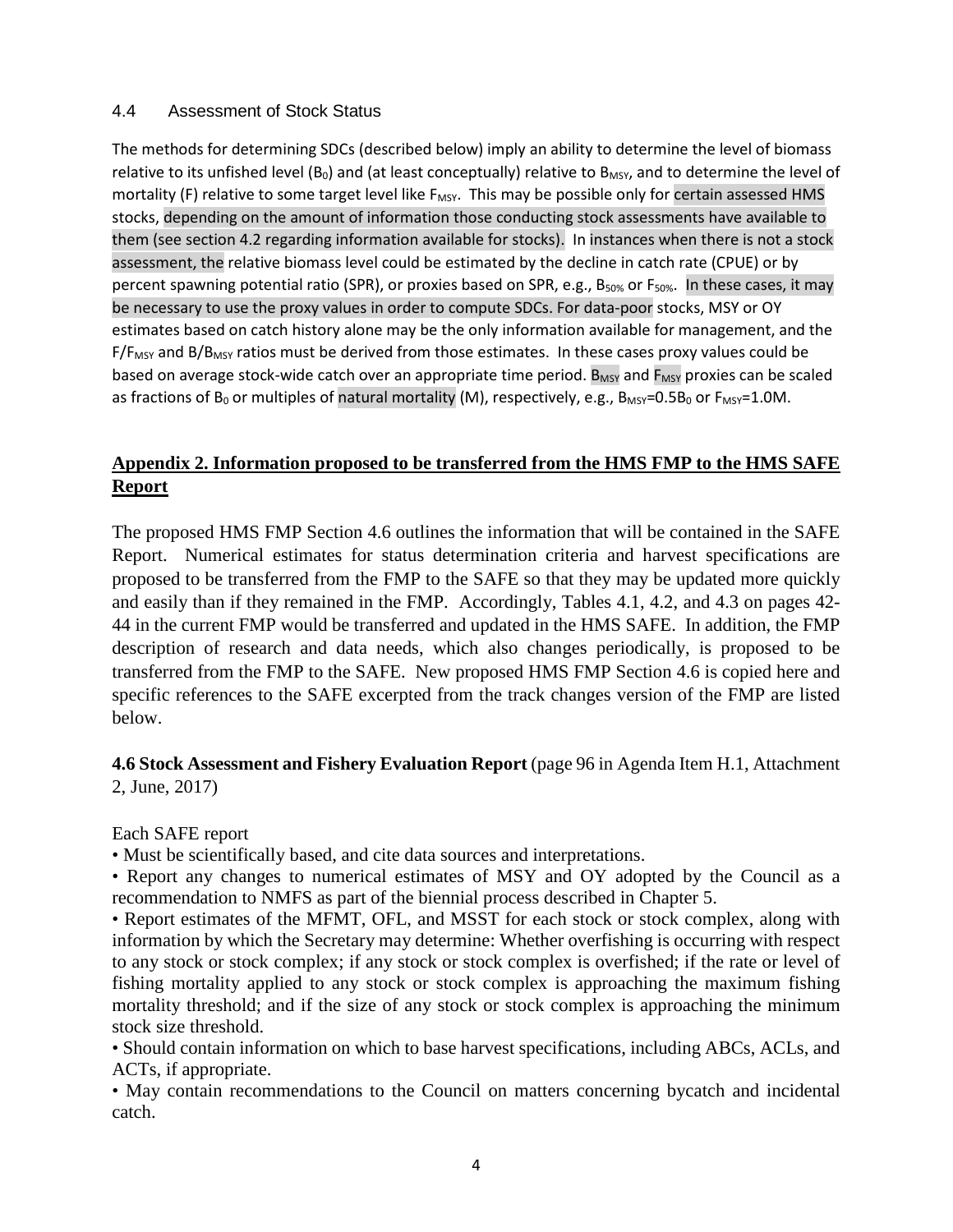• May describe those management measures necessary to rebuild an overfished stock or stock complex to a level consistent with producing the MSY in such fishery.

• May contain additional economic, social, community, essential fish habitat, and ecological information pertinent to the success of management or the achievement of objectives of each FMP. Periodically, to align with the preparation of the Council's inventory of research and data needs prepared by the Scientific and Statistical Committee, the SAFE will contain research and data need recommendations.

Periodically, to align with the preparation of the Council's inventory of research and data needs prepared by the Scientific and Statistical Committee, the SAFE will contain research and data need recommendations.

Each year, in June and September, the HMS Management Team will deliver one combined SAFE report for all species in this FMP to the Council. The SAFE report will follow the guidelines specified in National Standard 2 and will be used by the Council and NMFS to develop and evaluate regulatory adjustments under the framework procedure or the FMP amendment process. This information will provide the basis for determining annual harvest levels from each stock, documenting significant trends or changes in the resource, the bycatch, and the fishery over time, and assessing the relative success of existing state and federal fishery management programs. In addition, the SAFE report can be used to update or expand previous environmental and regulatory impact documents, and ecosystem and habitat descriptions, including EFH.

# **Excerpts related to the HMS SAFE report from Agenda Item H.2, Attachment 1, June 2017:**

(page 1)

In addition, Chapter 8, Research and Data Needs for Management, would be deleted from the FMP with current research and data need assessments included periodically in the Stock Assessment and Fishery Evaluation (SAFE) document produced annually.

(page 2):

Renumbered Section 4.6, Stock Assessment and Fishery Evaluation Report (SAFE), has been revised to more clearly enumerate contents of the SAFE with respect to harvest specifications (MSY, OY, SDC, etc.). This section also notes that the SAFE will periodically include research and data needs recommendations, which is an alternative to the out of date.

(pages 2-3)

Table 4-1, Demographic and productivity comparison of highly migratory MUS and selected prohibited species, Table 4-2, Summary of population status of management unit species at the time of FMP adoption, and Table 4-3, Stockwide and regional catches with respect to MSY, sustainability, and regional harvest guidelines, are deleted. The information in these tables will be periodically updated in the SAFE document.

(page 4)

Chapter 4 describes the framework for determining management thresholds, control rules for management, and measures to prevent overfishing and rebuild overfished stocks, and the contents of the SAFE document.

# (page 27)

# **4.0 Preventing Overfishing and Achieving Optimum Yield**